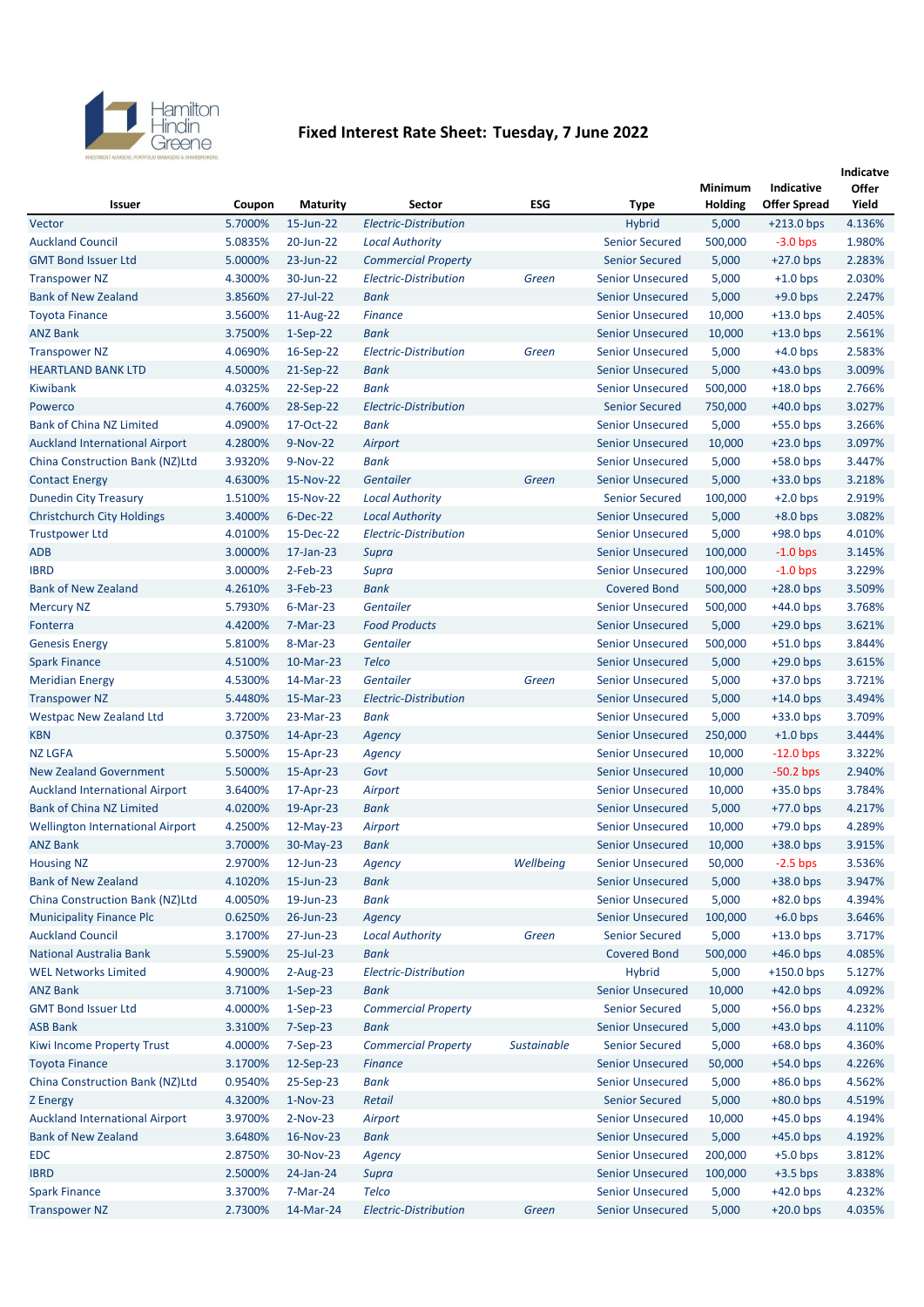|                                           |         |                 |                              |                    |                         | <b>Minimum</b> | Indicative          | Indicatve<br>Offer |
|-------------------------------------------|---------|-----------------|------------------------------|--------------------|-------------------------|----------------|---------------------|--------------------|
| Issuer                                    | Coupon  | <b>Maturity</b> | <b>Sector</b>                | ESG                | Type                    | Holding        | <b>Offer Spread</b> | Yield              |
| Vector                                    | 4.9960% | 14-Mar-24       | <b>Electric-Distribution</b> |                    | <b>Senior Unsecured</b> | 500,000        | $+70.0$ bps         | 4.535%             |
| <b>Bank of New Zealand</b>                | 3.6300% | 18-Mar-24       | Bank                         |                    | <b>Senior Unsecured</b> | 100,000        | $+50.0$ bps         | 4.337%             |
| <b>ANZ Bank</b>                           | 3.0300% | 20-Mar-24       | <b>Bank</b>                  |                    | <b>Senior Unsecured</b> | 10,000         | $+50.0$ bps         | 4.338%             |
| <b>Meridian Energy</b>                    | 4.8800% | 20-Mar-24       | <b>Gentailer</b>             | Green              | <b>Senior Unsecured</b> | 5,000          | $+55.0$ bps         | 4.388%             |
| <b>Auckland Council</b>                   | 5.8060% | 25-Mar-24       | <b>Local Authority</b>       |                    | <b>Senior Secured</b>   | 5,000          | $+14.0$ bps         | 3.982%             |
| <b>HEARTLAND BANK LTD</b>                 | 3.5500% | 12-Apr-24       | Bank                         |                    | <b>Senior Unsecured</b> | 5,000          | $+84.0$ bps         | 4.690%             |
| <b>NZ LGFA</b>                            | 2.2500% | 15-Apr-24       | Agency                       |                    | <b>Senior Unsecured</b> | 10,000         | $-2.0$ bps          | 3.831%             |
| <b>Investore Property Limited</b>         | 4.4000% | 18-Apr-24       | <b>Commercial Property</b>   |                    | <b>Senior Secured</b>   | 5,000          | $+89.0$ bps         | 4.721%             |
| <b>Toyota Finance</b>                     | 2.7100% | 23-Apr-24       | <b>Finance</b>               |                    | <b>Senior Unsecured</b> | 50,000         | $+63.0$ bps         | 4.485%             |
| <b>New Zealand Government</b>             | 0.5000% | 15-May-24       | Govt                         |                    | <b>Senior Unsecured</b> | 10,000         | $-56.7$ bps         | 3.300%             |
| <b>Christchurch International Airport</b> | 4.1300% | 24-May-24       | Airport                      |                    | <b>Senior Unsecured</b> | 5,000          | $+55.0$ bps         | 4.421%             |
| <b>ADB</b>                                | 3.5000% | 30-May-24       | Supra                        |                    | <b>Senior Unsecured</b> | 100,000        | $+4.0$ bps          | 3.914%             |
| <b>GMT Bond Issuer Ltd</b>                | 4.5400% | 31-May-24       | <b>Commercial Property</b>   |                    | <b>Senior Secured</b>   | 5,000          | $+65.0$ bps         | 4.525%             |
| <b>ICBC NZ Ltd</b>                        | 2.6100% | 27-Jun-24       | Bank                         |                    | <b>Senior Unsecured</b> | 5,000          | $+96.0$ bps         | 4.846%             |
| <b>IFC</b>                                | 1.7500% | 29-Jul-24       | Supra                        |                    | <b>Senior Unsecured</b> | 5,000          | $+8.5$ bps          | 3.977%             |
| <b>Westpac New Zealand Ltd</b>            | 2.2200% | 29-Jul-24       | Bank                         |                    | <b>Senior Unsecured</b> | 5,000          | $+57.0$ bps         | 4.462%             |
| <b>Wellington International Airport</b>   | 4.0000% | 5-Aug-24        | Airport                      |                    | <b>Senior Unsecured</b> | 10,000         | $+96.0$ bps         | 4.854%             |
| <b>Contact Energy</b>                     | 3.5500% | 15-Aug-24       | <b>Gentailer</b>             | Green              | <b>Senior Unsecured</b> | 5,000          | $+59.0$ bps         | 4.467%             |
| <b>HSBC Bank</b>                          | 1.8350% | 16-Aug-24       | Bank                         |                    | <b>Senior Unsecured</b> | 100,000        | $+62.0$ bps         | 4.511%             |
| <b>ASB Bank</b>                           | 1.8300% | 19-Aug-24       | Bank                         |                    | <b>Senior Unsecured</b> | 5,000          | $+56.0$ bps         | 4.456%             |
| <b>Z</b> Energy                           | 4.0000% | $3-Sep-24$      | Retail                       |                    | <b>Senior Secured</b>   | 5,000          | $+90.0$ bps         | 4.781%             |
| <b>Toyota Finance</b>                     | 1.7300% | $6-Sep-24$      | <b>Finance</b>               |                    | <b>Senior Unsecured</b> | 50,000         | $+68.0$ bps         | 4.581%             |
| Kiwibank                                  | 2.1550% | 20-Sep-24       | <b>Bank</b>                  |                    | <b>Senior Unsecured</b> | 5,000          | $+70.0$ bps         | 4.604%             |
| <b>Auckland International Airport</b>     | 3.5100% | 10-Oct-24       | Airport                      |                    | <b>Senior Unsecured</b> | 10,000         | $+56.0$ bps         | 4.466%             |
| <b>Dunedin City Treasury</b>              | 3.7900% | 16-Oct-24       | <b>Local Authority</b>       |                    | <b>Senior Unsecured</b> | 50,000         | $+20.0$ bps         | 4.104%             |
| Powerco                                   | 4.6700% | 15-Nov-24       | Electric-Distribution        |                    | <b>Senior Secured</b>   | 50,000         | $+85.0$ bps         | 4.762%             |
| <b>Christchurch City Holdings</b>         | 3.5800% | 27-Nov-24       | <b>Local Authority</b>       |                    | <b>Senior Unsecured</b> | 5,000          | $+23.0$ bps         | 4.144%             |
| <b>Precinct Properties</b>                | 4.4200% | 27-Nov-24       | <b>Commercial Property</b>   |                    | <b>Senior Secured</b>   | 5,000          | $+97.0$ bps         | 4.884%             |
| Property For Industry Ltd                 | 4.5900% | 28-Nov-24       | <b>Commercial Property</b>   |                    | <b>Senior Secured</b>   | 5,000          | $+83.0$ bps         | 4.725%             |
| Kiwi Income Property Trust                | 4.3300% | 19-Dec-24       | <b>Commercial Property</b>   | <b>Sustainable</b> | <b>Senior Secured</b>   | 5,000          | $+84.0$ bps         | 4.758%             |
| <b>ADB</b>                                | 1.6250% | 28-Jan-25       | <b>Supra</b>                 |                    | <b>Senior Unsecured</b> | 100,000        | $+11.5$ bps         | 4.035%             |
| <b>Bank of New Zealand</b>                | 2.1600% | 29-Jan-25       | <b>Bank</b>                  |                    | <b>Senior Unsecured</b> | 5,000          | $+62.0$ bps         | 4.540%             |
| <b>IBRD</b>                               | 1.3750% | 19-Feb-25       | Supra                        |                    | <b>Senior Unsecured</b> | 100,000        | $+11.0$ bps         | 4.031%             |
| <b>Westpac New Zealand Ltd</b>            | 2.0830% | 20-Feb-25       | <b>Bank</b>                  |                    | <b>Senior Unsecured</b> | 5,000          | $+65.0$ bps         | 4.571%             |
| <b>Transpower NZ</b>                      | 3.8230% | $6$ -Mar-25     | Electric-Distribution        | Green              | <b>Senior Unsecured</b> | 5,000          | $+25.0$ bps         | 4.173%             |
| <b>Auckland Council</b>                   | 4.1760% | 24-Mar-25       | <b>Local Authority</b>       |                    | <b>Senior Secured</b>   | 100,000        | $+20.0$ bps         | 4.125%             |
| <b>Genesis Energy</b>                     | 5.0000% | $3-Apr-25$      | Gentailer                    |                    | <b>Senior Unsecured</b> | 500,000        | $+82.0$ bps         | 4.745%             |
| <b>NZ LGFA</b>                            | 2.7500% | 15-Apr-25       | Agency                       |                    | <b>Senior Unsecured</b> | 10,000         | $+6.5$ bps          | 3.990%             |
| <b>New Zealand Government</b>             | 2.7500% | 15-Apr-25       | Govt                         |                    | <b>Senior Unsecured</b> | 10,000         | $-54.7$ bps         | 3.378%             |
| Vector                                    | 3.4500% | 27-May-25       | Electric-Distribution        |                    | <b>Senior Unsecured</b> | 5,000          | $+74.0$ bps         | 4.668%             |
| Rentenbank                                | 0.7500% | $9$ -Jun-25     | Agency                       |                    | <b>Senior Unsecured</b> | 100,000        | $+15.5$ bps         | 4.085%             |
| <b>Housing NZ</b>                         | 3.3600% | 12-Jun-25       | Agency                       | Wellbeing          | <b>Senior Unsecured</b> | 50,000         | $+11.0$ bps         | 4.040%             |
| <b>Wellington International Airport</b>   | 5.0000% | 16-Jun-25       | Airport                      |                    | <b>Senior Unsecured</b> | 10,000         | $+104.0$ bps        | 4.970%             |
| Fonterra                                  | 5.0800% | 19-Jun-25       | <b>Food Products</b>         |                    | <b>Senior Unsecured</b> | 100,000        | $+61.0$ bps         | 4.540%             |
| <b>Meridian Energy</b>                    | 4.2100% | 27-Jun-25       | <b>Gentailer</b>             | Green              | <b>Senior Unsecured</b> | 5,000          | $+70.0$ bps         | 4.631%             |
| <b>IADB</b>                               | 0.7500% | $3$ -Jul-25     | Supra                        |                    | <b>Senior Unsecured</b> | 1,000          | $+15.0$ bps         | 4.081%             |
| <b>NIB</b>                                | 0.7500% | 7-Jul-25        | Supra                        |                    | <b>Senior Unsecured</b> | 100,000        | $+15.5$ bps         | 4.085%             |
| <b>Auckland Council</b>                   | 2.0130% | $10$ -Jul-25    | <b>Local Authority</b>       | Green              | <b>Senior Secured</b>   | 5,000          | $+22.0$ bps         | 4.150%             |
| <b>Dunedin City Treasury</b>              | 3.6100% | 17-Jul-25       | <b>Local Authority</b>       |                    | <b>Senior Secured</b>   | 100,000        | $+29.0$ bps         | 4.217%             |
| <b>Transpower NZ</b>                      | 1.7350% | 4-Sep-25        | <b>Electric-Distribution</b> | Green              | <b>Senior Unsecured</b> | 5,000          | $+29.0$ bps         | 4.220%             |
| <b>ADB</b>                                | 0.3750% | 11-Sep-25       | Supra                        |                    | <b>Senior Unsecured</b> | 100,000        | $+15.0$ bps         | 4.080%             |
| Port of Tauranga                          | 1.0200% | 29-Sep-25       | Infrastructure               |                    | <b>Senior Secured</b>   | 500,000        | $+64.0$ bps         | 4.570%             |
| Property For Industry Ltd                 | 4.2500% | $1-Oct-25$      | <b>Commercial Property</b>   |                    | <b>Senior Secured</b>   | 5,000          | $+93.0$ bps         | 4.841%             |
| Kiwi Income Property Trust                | 4.0600% | 12-Nov-25       | <b>Commercial Property</b>   | Sustainable        | <b>Senior Secured</b>   | 5,000          | $+94.0$ bps         | 4.870%             |
| Fonterra                                  | 4.1500% | 14-Nov-25       | <b>Food Products</b>         |                    | <b>Senior Unsecured</b> | 5,000          | $+61.0$ bps         | 4.540%             |
| Kiwibank                                  | 2.3600% | 11-Dec-25       | Bank                         |                    | Tier 2                  | 5,000          | $+130.0$ bps        | 5.212%             |
| <b>Westpac New Zealand Ltd</b>            | 1.4390% | 24-Feb-26       | <b>Bank</b>                  |                    | <b>Senior Unsecured</b> | 5,000          | $+79.0$ bps         | 4.719%             |
| <b>Dunedin City Treasury</b>              | 2.9000% | 15-Mar-26       | <b>Local Authority</b>       |                    | <b>Senior Secured</b>   | 100,000        | $+34.0$ bps         | 4.270%             |
| <b>Argosy Property</b>                    | 4.0000% | 27-Mar-26       | <b>Commercial Property</b>   | Green              | <b>Senior Secured</b>   | 5,000          | $+113.0$ bps        | 5.041%             |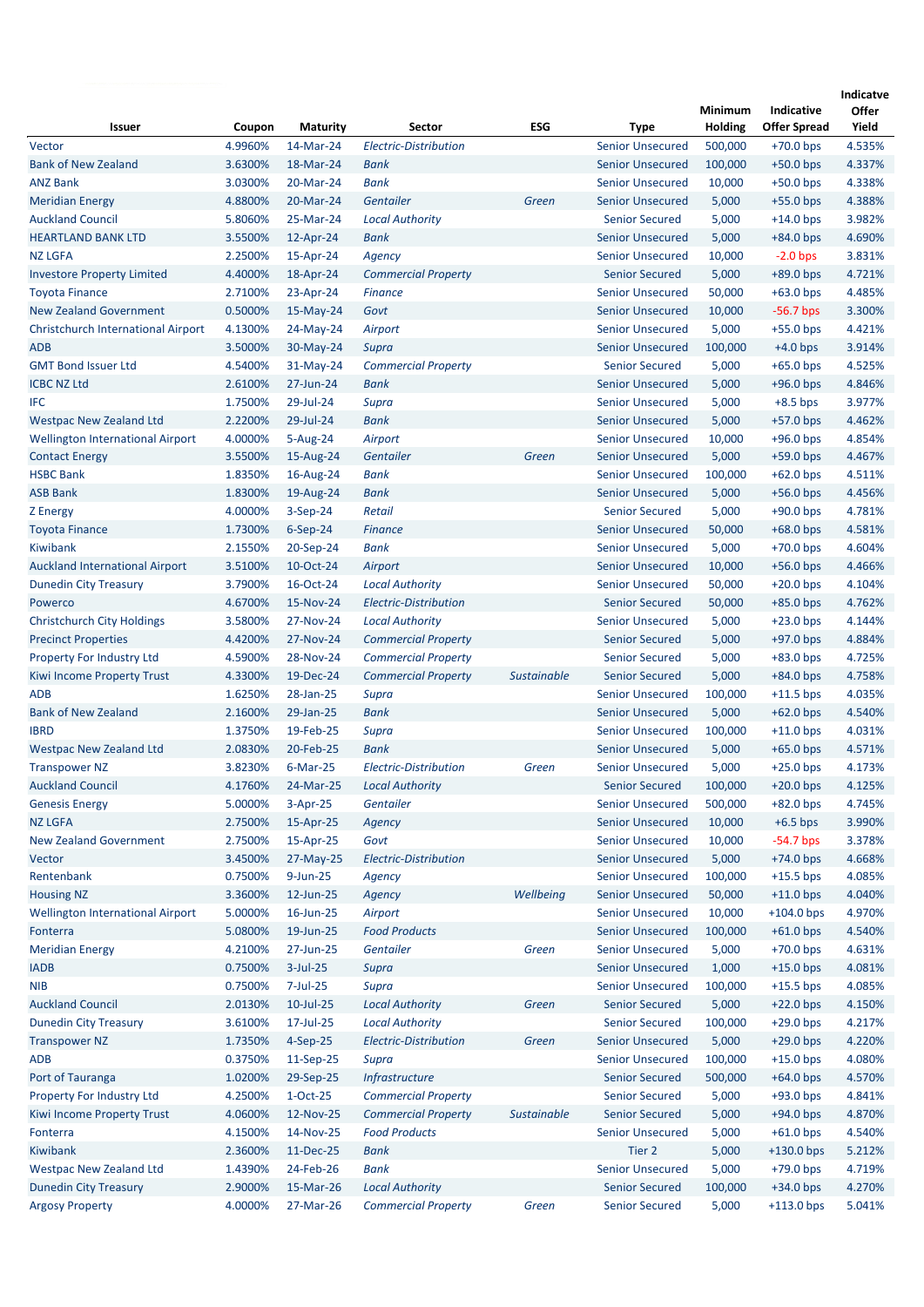| <b>Issuer</b>                             | Coupon             | <b>Maturity</b>       | Sector                                  | ESG                                       | Type                                               | Minimum<br>Holding | Indicative<br><b>Offer Spread</b> | Indicatve<br><b>Offer</b><br>Yield |
|-------------------------------------------|--------------------|-----------------------|-----------------------------------------|-------------------------------------------|----------------------------------------------------|--------------------|-----------------------------------|------------------------------------|
| <b>Transpower NZ</b>                      | 1.5200%            | 8-Apr-26              | <b>Electric-Distribution</b>            | Green                                     | <b>Senior Unsecured</b>                            | 5,000              | $+34.0$ bps                       | 4.270%                             |
| <b>Dunedin City Treasury</b>              | 3.9800%            | 15-Apr-26             | <b>Local Authority</b>                  |                                           | <b>Senior Secured</b>                              | 100,000            | $+34.0$ bps                       | 4.270%                             |
| <b>NZ LGFA</b>                            | 1.5000%            | 15-Apr-26             | Agency                                  |                                           | <b>Senior Unsecured</b>                            | 10,000             | $+18.0$ bps                       | 4.110%                             |
| <b>ADB</b>                                | 2.3750%            | 16-Apr-26             | Supra                                   |                                           | <b>Senior Unsecured</b>                            | 100,000            | $+16.0$ bps                       | 4.088%                             |
| <b>ASB Bank</b>                           | 1.6460%            | $4-May-26$            | Bank                                    |                                           | <b>Senior Unsecured</b>                            | 5,000              | $+79.0$ bps                       | 4.720%                             |
| <b>New Zealand Government</b>             | 0.5000%            | $15-May-26$           | Govt                                    |                                           | <b>Senior Unsecured</b>                            | 10,000             | $-51.1$ bps                       | 3.420%                             |
| <b>Bank of New Zealand</b>                | 1.8840%            | $8 - Jun-26$          | <b>Bank</b>                             |                                           | <b>Senior Unsecured</b>                            | 5,000              | $+80.0$ bps                       | 4.732%                             |
| <b>IBRD</b>                               | 0.7500%            | 10-Jun-26             | Supra                                   |                                           | <b>Senior Unsecured</b>                            | 100,000            | $+15.5$ bps                       | 4.087%                             |
| <b>Auckland Council</b>                   | 3.3380%            | 27-Jul-26             | <b>Local Authority</b>                  |                                           | <b>Senior Secured</b>                              | 5,000              | $+28.0$ bps                       | 4.211%                             |
| IFC                                       | 1.5000%            | 27-Jul-26             | Supra                                   |                                           | <b>Senior Unsecured</b>                            | 5,000              | $+16.5$ bps                       | 4.096%                             |
| <b>ADB</b>                                | 1.5000%            | $6$ -Aug-26           | Supra                                   | Gender                                    | <b>Senior Unsecured</b>                            | 100,000            | $+16.5$ bps                       | 4.096%                             |
| <b>Wellington International Airport</b>   | 2.5000%            | 14-Aug-26             | Airport                                 |                                           | <b>Senior Unsecured</b>                            | 10,000             | $+116.0$ bps                      | 5.092%                             |
| <b>IADB</b>                               | 1.7500%            | 25-Aug-26             | Supra                                   |                                           | <b>Senior Unsecured</b>                            | 100,000            | $+19.0$ bps                       | 4.121%                             |
| <b>Spark Finance</b>                      | 3.9400%            | $7-Sep-26$            | <b>Telco</b>                            |                                           | <b>Senior Unsecured</b>                            | 5,000              | $+68.0$ bps                       | 4.593%                             |
| <b>Transpower NZ</b>                      | 2.0470%            | 8-Sep-26              | <b>Electric-Distribution</b>            | Green                                     | <b>Senior Unsecured</b>                            | 5,000              | $+39.0$ bps                       | 4.322%                             |
| <b>Mercury NZ</b>                         | 2.1600%            | 29-Sep-26             | Gentailer                               | Green                                     | <b>Senior Unsecured</b>                            | 5,000              | $+80.0$ bps                       | 4.733%                             |
| <b>Housing NZ</b>                         | 2.2470%            | 5-Oct-26              | Agency                                  | Wellbeing                                 | <b>Senior Unsecured</b>                            | 50,000             | $+20.0$ bps                       | 4.132%                             |
| Kiwibank                                  | 2.6350%            | 5-Oct-26              | <b>Bank</b>                             |                                           | <b>Senior Unsecured</b>                            | 750,000            | $+98.0$ bps                       | 4.912%                             |
| Vector                                    | 1.5750%            | $6$ -Oct-26           | Electric-Distribution                   |                                           | <b>Senior Unsecured</b>                            | 500,000            | $+98.0$ bps                       | 4.912%                             |
| <b>Argosy Property</b>                    | 2.9000%            | 29-Oct-26             | <b>Commercial Property</b>              | Green                                     | <b>Senior Secured</b>                              | 5,000              | $+119.0$ bps                      | 5.104%                             |
| <b>Christchurch City Holdings</b>         | 3.0100%            | 5-Nov-26              | <b>Local Authority</b>                  |                                           | <b>Senior Unsecured</b>                            | 5,000              | $+33.0$ bps                       | 4.263%                             |
| <b>Dunedin City Treasury</b>              | 2.0900%            | 15-Nov-26             | <b>Local Authority</b>                  |                                           | <b>Senior Secured</b>                              | 100,000            | $+35.0$ bps                       | 4.283%                             |
| <b>Dunedin City Treasury</b>              | 0.6760%            | 16-Nov-26             | <b>Local Authority</b>                  |                                           | <b>Senior Secured</b>                              | 100,000            | $+35.0$ bps                       | 4.281%                             |
| <b>Auckland International Airport</b>     | 3.2900%            | 17-Nov-26             | Airport                                 |                                           | <b>Senior Unsecured</b>                            | 10,000             | $+72.0$ bps                       | 4.653%                             |
| <b>IBRD</b>                               | 2.8750%            | 30-Nov-26             | Supra                                   |                                           | <b>Senior Unsecured</b>                            | 1,000              | $+18.0$ bps                       | 4.114%                             |
| <b>Ryman Healthcare</b>                   | 2.5500%            | 18-Dec-26             | <b>Commercial Property</b>              |                                           | <b>Senior Secured</b>                              | 5,000              | $+130.0$ bps                      | 5.216%                             |
| <b>ADB</b>                                | 2.7500%            | 28-Jan-27             | Supra                                   | <b>Health</b>                             | <b>Senior Unsecured</b>                            | 100,000            | $+21.0$ bps                       | 4.145%                             |
| <b>KBN</b>                                | 2.8750%            | 9-Feb-27              | Agency                                  |                                           | <b>Senior Unsecured</b>                            | 100,000            | $+25.5$ bps                       | 4.190%                             |
| Rentenbank                                | 2.8750%            | 11-Feb-27             | Agency                                  |                                           | <b>Senior Unsecured</b>                            | 100,000            | $+21.0$ bps                       | 4.145%                             |
| <b>Westpac New Zealand Ltd</b>            | 3.6960%            | 16-Feb-27             | <b>Bank</b>                             |                                           | <b>Senior Unsecured</b>                            | 5,000              | $+93.0$ bps                       | 4.862%                             |
| <b>NWB Bank</b>                           | 3.1250%            | 1-Mar-27              | Agency                                  |                                           | <b>Senior Unsecured</b>                            | 100,000            | $+27.0$ bps                       | 4.205%                             |
| <b>NZ LGFA</b>                            | 4.5000%            | 15-Apr-27             | Agency                                  |                                           | <b>Senior Unsecured</b>                            | 10,000             | $+20.0$ bps                       | 4.136%                             |
| <b>New Zealand Government</b>             | 4.5000%            | 15-Apr-27             | Govt                                    |                                           | <b>Senior Unsecured</b>                            | 10,000             | $-49.9$ bps                       | 3.438%                             |
| <b>Skycity Entertainment Group</b>        | 3.0200%            | 21-May-27             | <b>Casinos &amp; Gaming</b>             |                                           | <b>Senior Unsecured</b>                            | 5,000              | $+193.0$ bps                      | 5.848%                             |
| <b>ADB</b>                                | 4.0000%            | 27-May-27             | Supra                                   | Gender                                    | <b>Senior Unsecured</b>                            | 100,000            | $+23.0$ bps                       | 4.168%                             |
| <b>Precinct Properties</b>                | 2.8500%            | 28-May-27             | <b>Commercial Property</b>              |                                           | <b>Senior Secured</b>                              | 5,000              | $+125.0$ bps                      | 5.188%                             |
| <b>Mercury NZ</b>                         | 1.5600%            | 14-Sep-27             | Gentailer                               | Green                                     | <b>Senior Unsecured</b>                            | 5,000              | $+94.0$ bps                       | 4.882%                             |
| <b>IBRD</b>                               | 0.6250%            | 24-Sep-27             | Supra                                   |                                           | <b>Senior Unsecured</b>                            | 100,000            | $+22.5$ bps                       | 4.167%                             |
| <b>Housing NZ</b>                         | 4.4220%            | 15-Oct-27             | Agency                                  | Wellbeing                                 | <b>Senior Unsecured</b>                            | 50,000             | $+27.5$ bps                       | 4.218%                             |
| <b>Auckland Council</b>                   | 2.4110%            | 20-Oct-27             | <b>Local Authority</b>                  | Green                                     | <b>Senior Secured</b>                              | 5,000              | $+30.0$ bps                       | 4.243%                             |
| <b>Argosy Property</b>                    | 2.2000%            | 27-Oct-27             | <b>Commercial Property</b>              | Green                                     | <b>Senior Secured</b>                              | 5,000              | $+128.0$ bps                      | 5.204%                             |
| Vector<br><b>Chorus Ltd</b>               | 3.6900%<br>1.9800% | 26-Nov-27<br>2-Dec-27 | Electric-Distribution<br>Infrastructure |                                           | <b>Senior Unsecured</b><br><b>Senior Unsecured</b> | 5,000<br>5,000     | $+101.0$ bps<br>$+98.0$ bps       | 4.955%<br>4.909%                   |
| <b>GMT Bond Issuer Ltd</b>                | 3.6560%            | 20-Dec-27             | <b>Commercial Property</b>              |                                           | <b>Senior Secured</b>                              | 50,000             | $+119.0$ bps                      | 5.136%                             |
| <b>ADB</b>                                | 1.1250%            | 10-Feb-28             | Supra                                   |                                           | <b>Senior Unsecured</b>                            | 100,000            | $+27.5$ bps                       | 4.223%                             |
| Arvida Group Ltd                          | 2.8700%            | 22-Feb-28             | <b>Commercial Property</b>              |                                           | <b>Senior Secured</b>                              | 5,000              | $+145.0$ bps                      | 5.379%                             |
| <b>Genesis Energy</b>                     | 4.1700%            | 14-Mar-28             | Gentailer                               | Green                                     | <b>Senior Unsecured</b>                            | 5,000              | $+99.0$ bps                       | 4.939%                             |
| <b>Transpower NZ</b>                      | 5.8930%            | 15-Mar-28             | Electric-Distribution                   |                                           | <b>Senior Unsecured</b>                            | 5,000              | $+51.0$ bps                       | 4.459%                             |
| <b>Dunedin City Treasury</b>              | 1.9300%            | 18-Apr-28             | <b>Local Authority</b>                  |                                           | <b>Senior Secured</b>                              | 100,000            | $+40.0$ bps                       | 4.349%                             |
| <b>IBRD</b>                               | 1.6250%            | 10-May-28             | Supra                                   | Sustainable                               | <b>Senior Unsecured</b>                            | 750,000            | $+26.5$ bps                       | 4.217%                             |
| <b>NZ LGFA</b>                            | 2.2500%            | 15-May-28             | Agency                                  |                                           | <b>Senior Unsecured</b>                            | 10,000             | $+29.5$ bps                       | 4.247%                             |
| <b>New Zealand Government</b>             | 0.2500%            | 15-May-28             | Govt                                    |                                           | <b>Senior Unsecured</b>                            | 10,000             | $-46.4$ bps                       | 3.488%                             |
| <b>Christchurch International Airport</b> | 5.1800%            | 19-May-28             | Airport                                 |                                           | <b>Senior Unsecured</b>                            | 5,000              | $+118.0$ bps                      | 5.132%                             |
| <b>KfW</b>                                | 1.7500%            | 19-May-28             | Agency                                  |                                           | <b>Senior Unsecured</b>                            | 100,000            | $+30.5$ bps                       | 4.257%                             |
| EIB                                       | 1.8750%            | 16-Jun-28             | Supra                                   | <b>Climate Awareness</b> Senior Unsecured |                                                    | 750,000            | $+38.0$ bps                       | 4.334%                             |
| Kiwi Income Property Trust                | 2.8500%            | 19-Jul-28             | <b>Commercial Property</b>              | Green                                     | <b>Senior Secured</b>                              | 5,000              | $+119.0$ bps                      | 5.144%                             |
| <b>GMT Bond Issuer Ltd</b>                | 2.2620%            | $4-Sep-28$            | <b>Commercial Property</b>              |                                           | <b>Senior Secured</b>                              | 50,000             | $+125.0$ bps                      | 5.206%                             |
| <b>IADB</b>                               | 3.7400%            | 26-Sep-28             | Supra                                   |                                           | <b>Senior Unsecured</b>                            | 500,000            | $+34.5$ bps                       | 4.303%                             |
| <b>Housing NZ</b>                         | 3.4200%            | 18-Oct-28             | Agency                                  | Wellbeing                                 | <b>Senior Unsecured</b>                            | 50,000             | $+29.5$ bps                       | 4.252%                             |
|                                           |                    |                       |                                         |                                           |                                                    |                    |                                   |                                    |